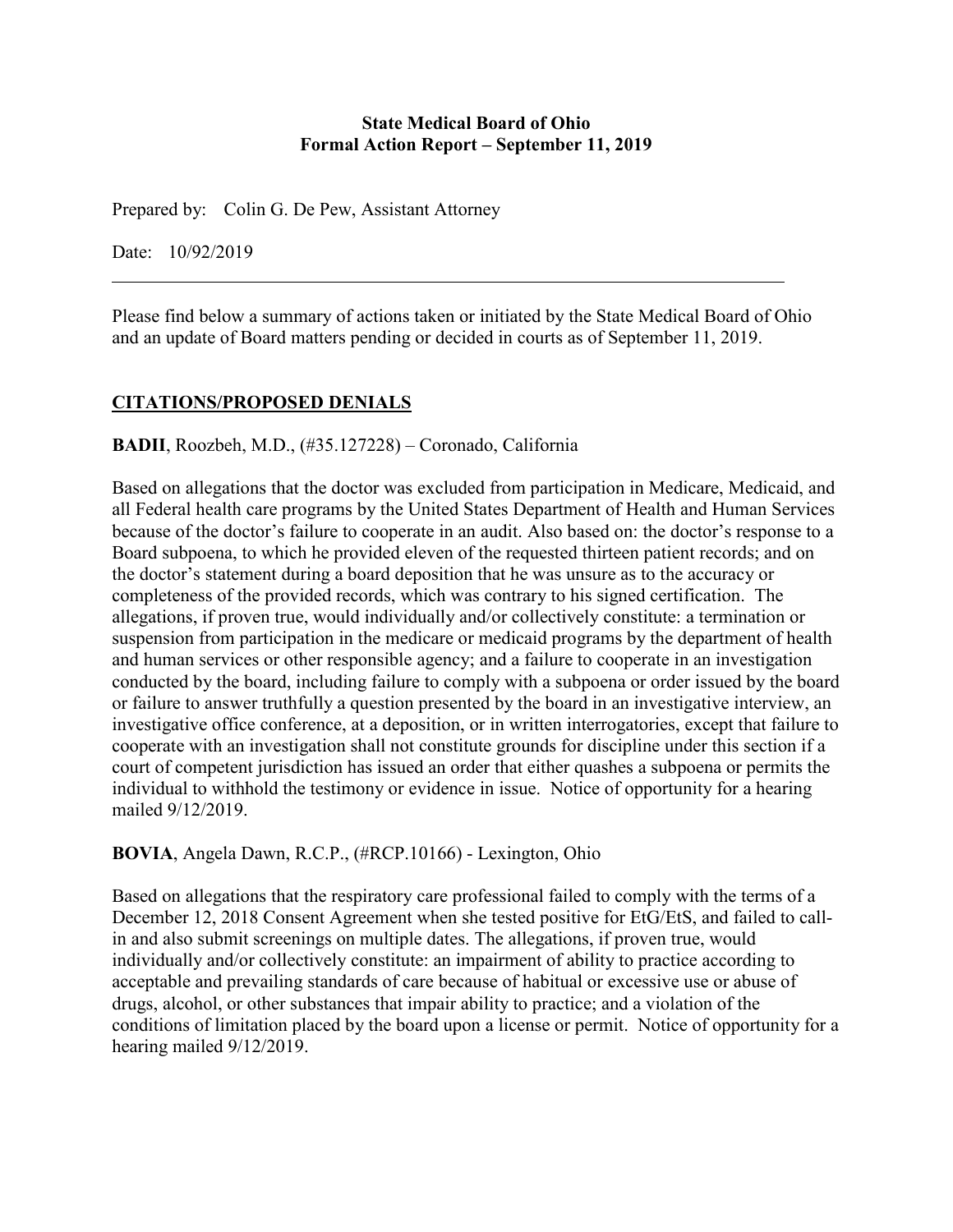#### **ENTSUAH**, Laurence Kobina, M.D., (#35.083222) - Canal Winchester, Ohio

Based on allegations with respect to the routine care and treatment of seven specified patients, the doctor inappropriately treated, and/or failed to properly treat, or properly document consent, and/or departed from, or failed to conform to minimal standards of care for similar practitioners under the same or similar circumstances. Also based on a prior action by the State of Maine Board of Licensure in Medicine, which issued an 8/21/2018 Notice of Final Denial of Licensure, that was based in part on the doctor's failure to disclose a loss of clinical privileges and a pending malpractice claim. The allegations, if proven true, would individually and/or collectively, constitute: a departure from, or the failure to conform to, minimal standards of care of similar practitioners under the same or similar circumstances, whether or not actual injury to a patient is established; and any of the following actions taken by an agency responsible for authorizing, certifying, or regulating an individual to practice a health care occupation or provide health care services in this state or another jurisdiction, for any reason other than the nonpayment of fees: the limitation, revocation, or suspension of an individual's license to practice; acceptance of an individual's license surrender; denial of a license; refusal to renew or reinstate a license; imposition of probation; or issuance of an order of censure or other reprimand. Notice of opportunity for a hearing mailed 9/12/2019.

#### **FLYNN**, Freeda J., M.D., (#35.066409) - St. Clairsville, Ohio

Based on the allegation that on or about 8/1/2019 the doctor executed a Surrender For Cause of DEA Certificate of Registration of Controlled Substances Privileges; also based on the terms conditions and limitations as set forth in a 5/13/2015 Board Order, and as modified and extended by a 6/12/2019 Board Order. The allegations, if proven true, would individually and/or collectively, constitute: the revocation, suspension, restriction, reduction, or termination of clinical privileges by the United States department of defense or department of veterans affairs or the termination or suspension of a certificate of registration to prescribe drugs by the drug enforcement administration of the United States department of justice. Notice of opportunity for a hearing mailed 9/12/2019.

#### **RAHEJA**, Deepak, M.D., (#35.065408) - Hudson, Ohio

Based on allegations with respect to the routine care and treatment of twelve identified patients, the doctor inappropriately diagnosed, inappropriately and/or inadequately manage patient treatment; inappropriately and/or excessively prescribed multiple medications without sufficient justifications or monitoring; and failed to adequately investigate or order appropriate testing when needed. The allegations, if proven true, would individually and/or collectively, constitute: a departure from, or the failure to conform to, minimal standards of care of similar practitioners under the same or similar circumstances, whether or not actual injury to a patient is established; and a failure to maintain minimal standards applicable to the selection or administration of drugs, or failure to employ acceptable scientific methods in the selection of drugs or other modalities for treatment of disease. Notice of opportunity for a hearing mailed 9/12/2019.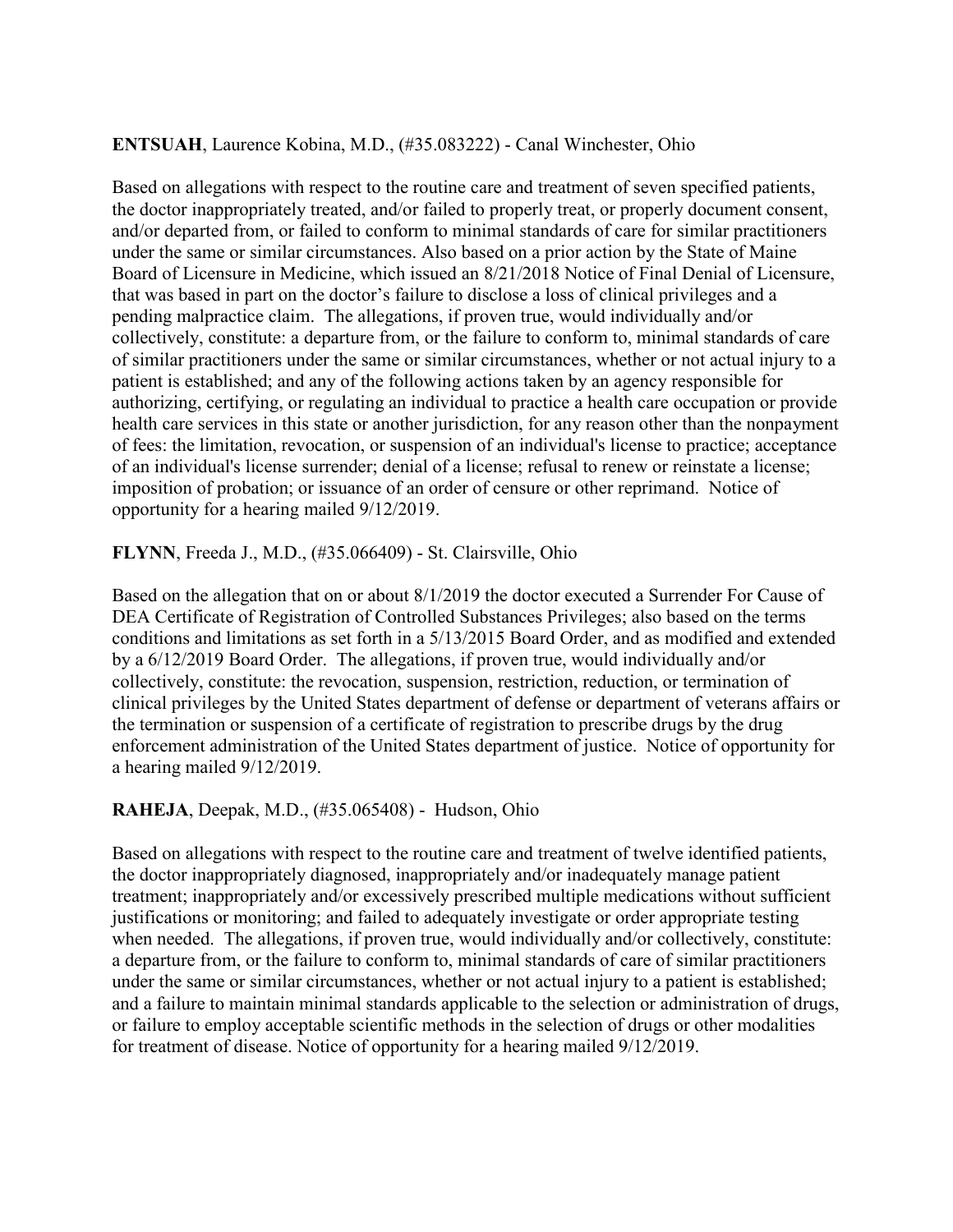## **ZAVELL**, Peter, M.D., Applicant - Charleston, South Carolina

Based on the doctor's submission of an application for a license to practice medicine and surgery; also based on the doctor's conviction in the United States District Court, District of South Carolina, to one felony count of Willfully Making and Subscribing a False Tax Return; and on a prior action by the Texas Medical Board, which issued a 9/17/2017 Agreed Order, which reprimanded and reinstated the doctor's license. The allegations, if proven true, would individually and/or collectively, constitute: a plea of guilty to, a judicial finding of guilt of, or a judicial finding of eligibility for intervention in lieu of conviction for, a felony; and any of the following actions taken by an agency responsible for authorizing, certifying, or regulating an individual to practice a health care occupation or provide health care services in this state or another jurisdiction, for any reason other than the nonpayment of fees: the limitation, revocation, or suspension of an individual's license to practice; acceptance of an individual's license surrender; denial of a license; refusal to renew or reinstate a license; imposition of probation; or issuance of an order of censure or other reprimand. Notice of opportunity for a hearing mailed 9/12/2019.

# **NON-DISCIPLINARY CITATIONS**

**BARBOUR-WHITE**, David Anthony, M.T. (#33.016983) - Tempe, Arizona

Based on the massage therapist's submission of an application for restoration of license to practice massage therapy, and on allegations that the massage therapist has not been engaged in the active practice of massage therapy for more than two years. Notice of opportunity for a hearing mailed 9/17/2019.

## **HERMAN**, Lisa Arlene, R.C.P. (#RCP.8524) - Uniontown, Ohio

Based on the respiratory care professional's submission of an application for restoration of license to practice respiratory care, and on allegations that the licensee has not been engaged in the active practice of respiratory care for more than two years. Notice of opportunity for a hearing mailed 9/17/2019.

## **HILBERS**, Claire Elizabeth, L.M.T., Applicant – Chagrin Falls, Ohio

Based on the massage therapist's submission of an application for a license to practice massage therapy; also based on allegations that the applicant does not hold a diploma or certificate from a school in good standing as determined by the Board, or hold a diploma or certificate from a school in another state or jurisdiction that meets the Board's required course of instruction, and that the applicant has not held a current license in another state for the preceding five years. Notice of opportunity for a hearing mailed 9/17/2019.

**PATEL**, Ankitaben, R.C.P., Applicant – Cincinnati, Ohio.

Based on the respiratory care professional's submission of an application for a license to practice respiratory care; also based on allegations that applicant has failed to pass an examination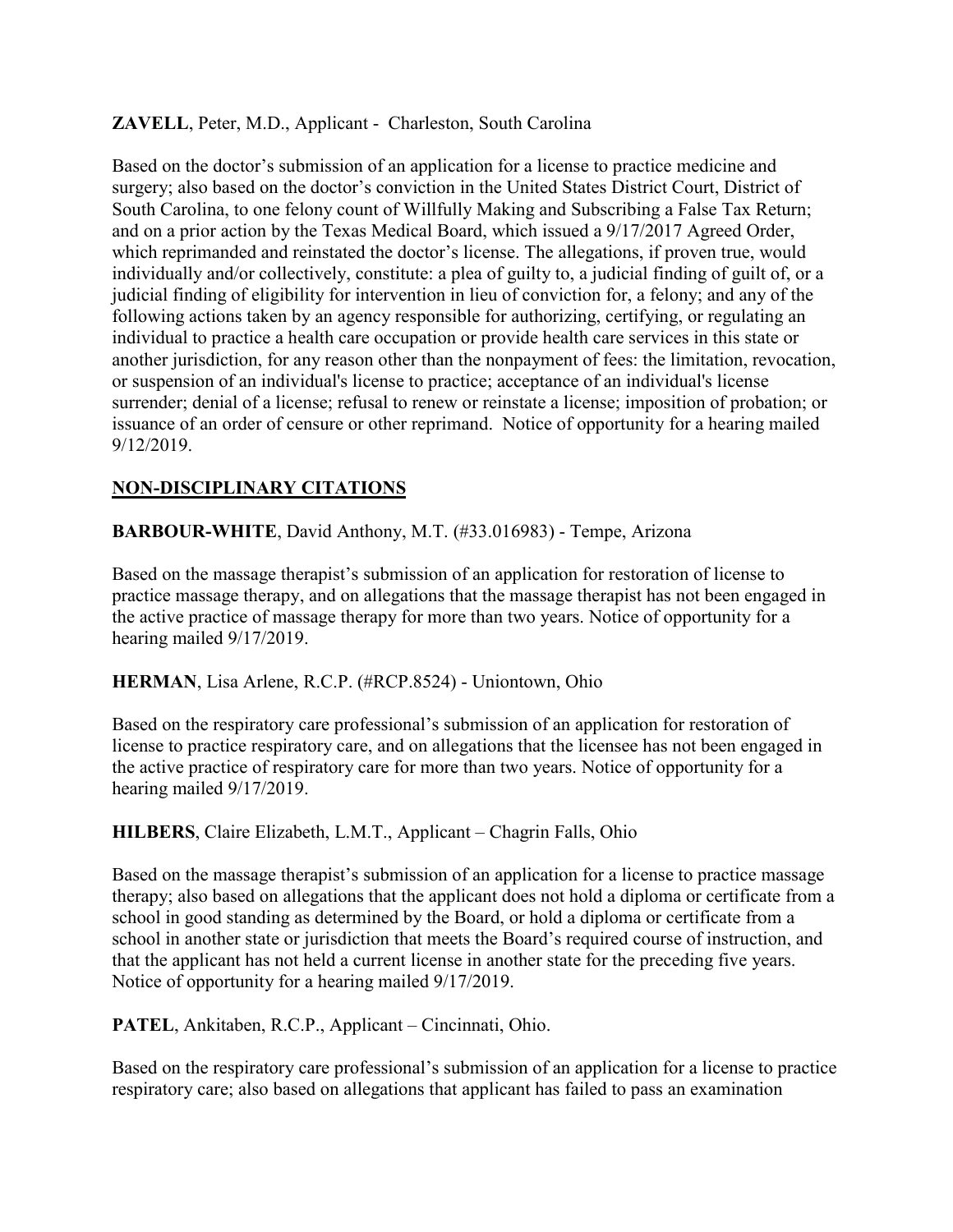approved under the rules adopted by the board, and that the applicant does not hold a current license issued in another state. Notice of opportunity for a hearing mailed 9/17/2019.

**RILEY**, Michael, M.T. (#33.009770) - Urbana, Ohio

Based on the massage therapist's submission of an application for restoration of license to practice massage therapy, and on allegations that the massage therapist has not been engaged in the active practice of massage therapy for more than two years. Notice of opportunity for a hearing mailed 9/17/2019.

**SCHMIDT**, Lisa Mae, R.C.P., Applicant – New Cumberland, West Virginia.

Based on the respiratory care professional's submission of an application for a license to practice respiratory care; also based on allegations that applicant has failed to pass an examination approved under the rules adopted by the board, and that the applicant does not hold a current license issued in another state. Notice of opportunity for a hearing mailed 9/17/2019.

## **FINAL ORDERS**

**ADLER**, Roger Todd, M.D., (#35.082044) - Dunlap, Illinois

License to practice medicine and surgery reprimanded, fined one thousand dollars (\$1,000.00), and subject to conditions for restoration. Based on the finding that a prior action by the Illinois Department of Financial and Professional Regulation, which issued a March 19, 2018 Consent Order that indefinitely placed the doctor's license on probation for at least twelve months, constitutes any of the following actions taken by an agency responsible for authorizing, certifying, or regulating an individual to practice a health care occupation or provide health care services in this state or another jurisdiction, for any reason other than the nonpayment of fees: the limitation, revocation, or suspension of an individual's license to practice; acceptance of an individual's license surrender; denial of a license; refusal to renew or reinstate a license; imposition of probation; or issuance of an order of censure or other reprimand. Order effective  $9/12/2019$ .

**ALI**, Asad Syed, M.D., (#35.077032) - Hamilton, Ohio

Commencing on the thirty-first day following the effective date of the order, license to practice medicine and surgery is suspended for an indefinite period of time, but not less than two years, and subject to conditions for reinstatement or restoration, and probationary terms, conditions, and limitations for at least three years. Based on the finding that when the doctor failed to secure pre-signed blank prescriptions; and subsequently authorized a prescription for a non-patient exgirlfriend, that he knew to be fraudulent, his conduct individually and/or collectively constitutes a commission of an act in the course of practice that constitutes a misdemeanor in this state, regardless of the jurisdiction in which the act was committed; and the selling, giving away, personally furnishing, prescribing, or administering drugs for other than legal and legitimate therapeutic purposes. Order effective 10/1/2019.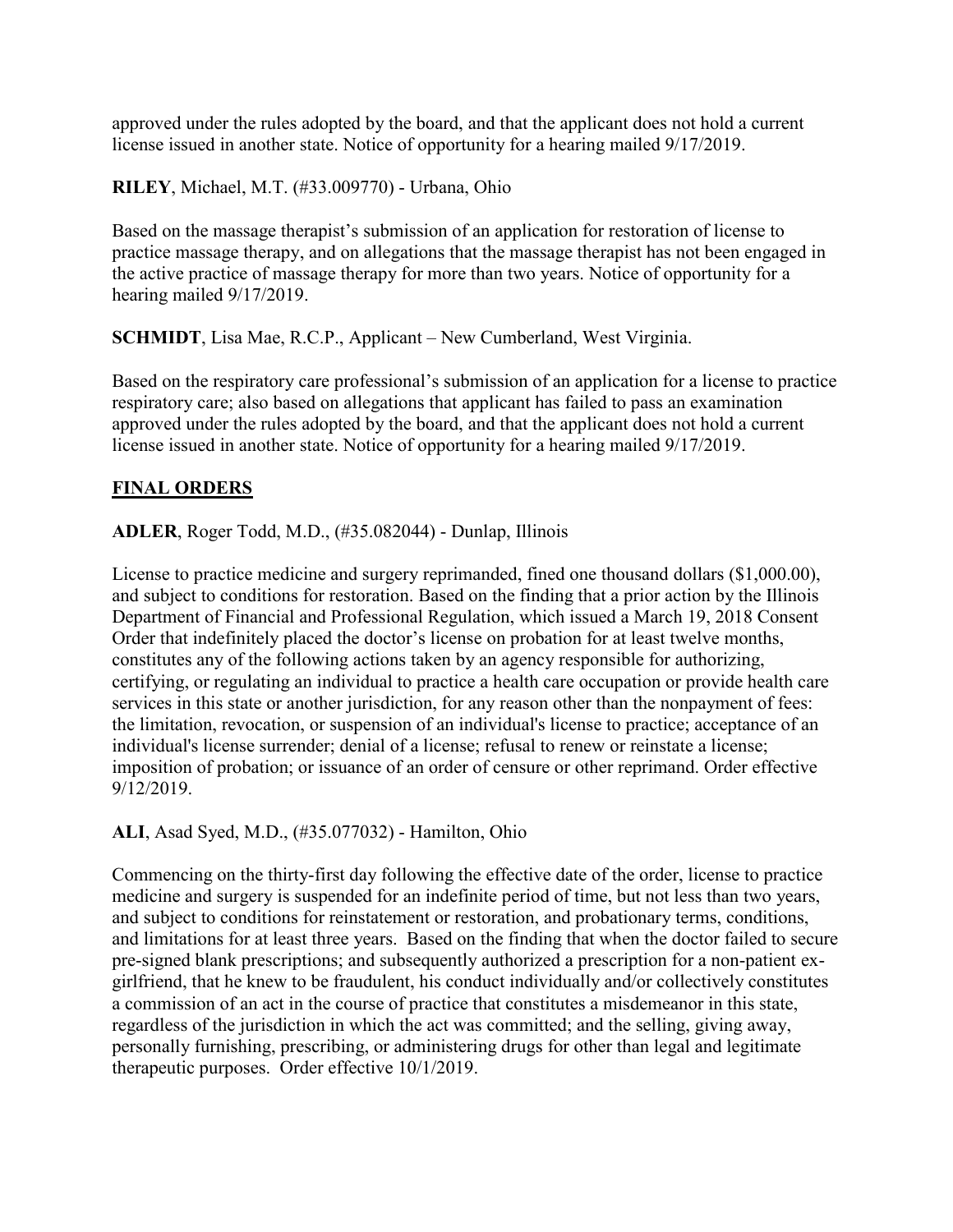**BADII**, Roozbeh, M.D., (#35.127228) – Coronado, California (Non-Disciplinary)

Application for a certificate to recommend the medical use of marijuana is denied. Based on the doctor's prior February 8, 2017 Consent Agreement, that was based in whole or in part, on inappropriate prescribing, personally furnishing, dispensing, diverting, administering, supply or selling of a controlled substance or other dangerous drug. Order effective 9/12/2019. (Journal Entry-No Hearing Requested).

## **CRAMBLETT**, Desiraa Anna-Marie, R.C.P., (#RCP.13425) - Scio, Ohio (Non-Disciplinary)

Application for restoration of license to practice as a respiratory care professional approved, provided that applicant takes and passes the Therapist Multiple Choice examination within six months of the mailing of the Notice of Opportunity for a Hearing. Based on the respiratory care professional's submission of an application for restoration of license to practice as a respiratory care professional, and on the finding that the applicant has not practiced respiratory care for more than two years. Order effective 9/12/2019. (Journal Entry-No Hearing Requested).

## **GOTTSCHALK**, Kara, M.T., (#33.023530) - Toledo, Ohio

License to practice massage therapy revoked, and subject to a six thousand dollar (\$6,000.00) fine. Based on the finding that when the massage therapist engaged in sexual misconduct with one specified patient, despite having an ongoing massage therapist-patient relationship, the massage therapist violated the Board's prohibition against engaging in sexual misconduct with a patient, and departed from, or failed to conform to, minimal standards of care of similar practitioners under the same or similar circumstances, whether or not actual injury to a patient is established. Order effective 9/12/2019. (Journal Entry-No Hearing Requested).

## **MANUEL**, Timothy Scott, M.D., (#35.065764) - Bellbrook, Ohio

License to practice medicine and surgery permanently revoked, and subject to an eighteen thousand dollar (\$18,000.00) fine. Based on the doctor's plea of guilty in the Court of Common Pleas, Highland County, Ohio to four counts of Aggravated Trafficking in Drugs, a third – degree felony, and one count of Worker's Compensation Fraud, to which the doctor was sentenced to five years in prison. Also based on allegations that the doctor executed a Voluntary Surrender of Controlled Substances Privileges to the U.S. Department of Justice – Drug Enforcement Administration, due to the doctor's alleged failure to comply with the Federal requirements pertaining to controlled substances, all of which individually or collectively constitute: a plea of guilty to, a judicial finding of guilt of, or a judicial finding of eligibility for intervention in lieu of conviction for, a felony; and the revocation, suspension, restriction, reduction, or termination of clinical privileges by the United States department of defense or department of veterans affairs or the termination or suspension of a certificate of registration to prescribe drugs by the drug enforcement administration of the United States department of justice. Order effective 9/12/2019. (Journal Entry-No Hearing Requested).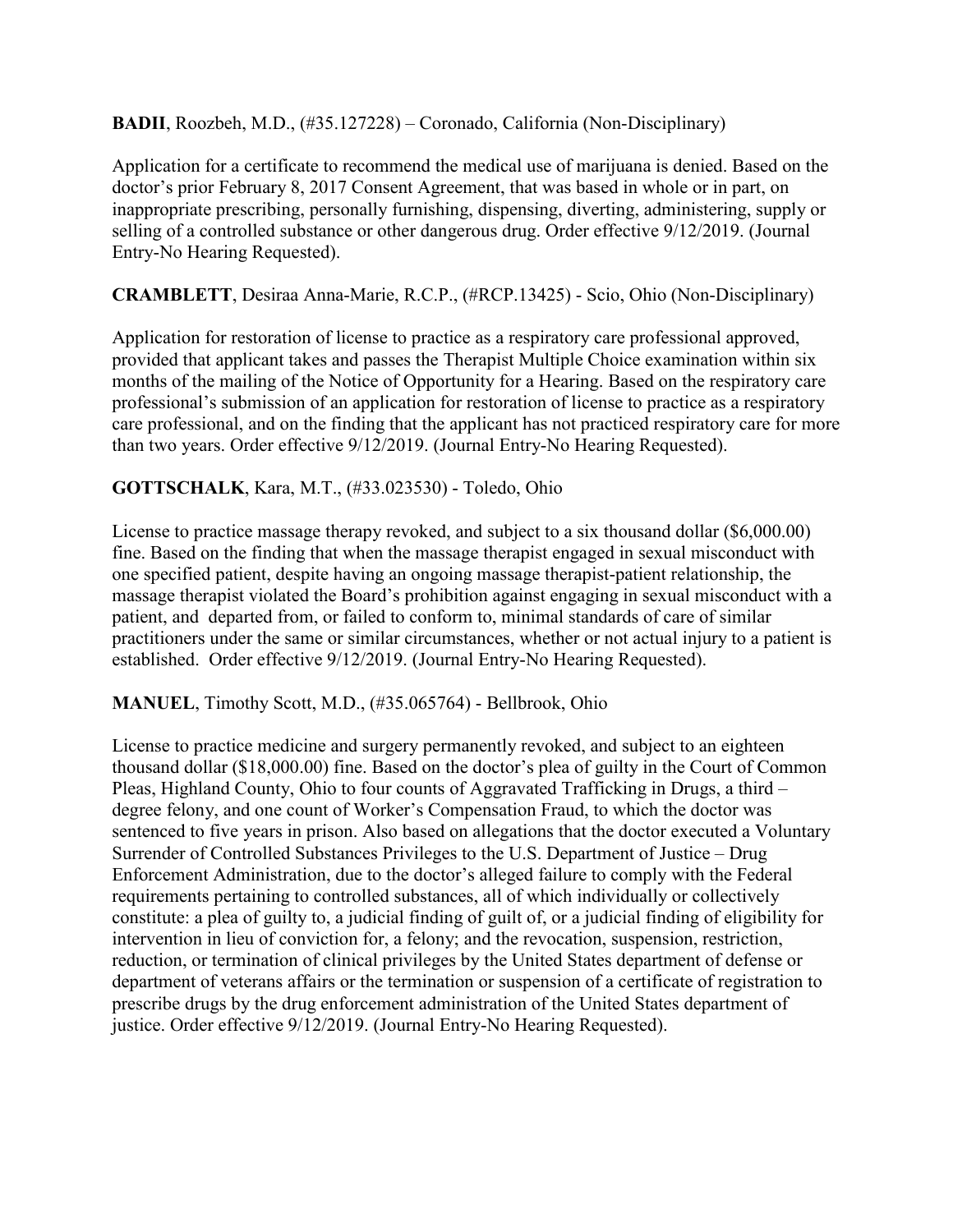#### **NASHER-ALNEAM**, Muhammed Samer, M.D., (#35.094800) - Charleston, West Virginia

License to practice medicine and surgery indefinitely suspended, and subject to conditions for reinstatement or restoration. Based on the finding that a prior action of the West Virginia Board of Medicine, with whom the doctor entered a Consent Agreement terminating the doctor's pain management practice, and prohibiting the doctor from prescribing opiates, benzodiazepines, Suboxone and methadone, individually and/or collectively constitutes any of the following actions taken by an agency responsible for authorizing, certifying, or regulating an individual to practice a health care occupation or provide health care services in this state or another jurisdiction, for any reason other than the nonpayment of fees: the limitation, revocation, or suspension of an individual's license to practice; acceptance of an individual's license surrender; denial of a license; refusal to renew or reinstate a license; imposition of probation; or issuance of an order of censure or other reprimand. Order effective 9/12/2019.

#### **PEREZ**, Tonie Lynn, R.C.P., (#RCP.1878) - Orlando, Florida (Non-Disciplinary)

Application for restoration of license to practice as a respiratory care professional approved, provided that applicant takes and passes the Therapist Multiple Choice examination within six months of the mailing of the Notice of Opportunity for a Hearing. Based on the respiratory care professional's submission of an application for restoration of license to practice as a respiratory care professional, and on the finding that the applicant has not practiced respiratory care for more than two years. Order effective 9/12/2019. (Journal Entry-No Hearing Requested).

#### **SPLAN**, Thomas Paul, M.D., (#35.129728) - Yorktown, Virginia

License to practice medicine and surgery revoked, and subject to a one thousand dollar (\$1,000.00) fine. Based on the finding that when the doctor failed to disclose in his renewal application a prior action of the Kentucky Board of Medical Licensure which issued an Emergency Order of Suspension that was based on the doctor's relapse of alcohol, the doctor is impaired in his ability to practice according to acceptable and prevailing standards of care because of habitual or excessive use or abuse of drugs, alcohol, or other substances that impair ability to practice; and that his actions constitute any of the following actions taken by an agency responsible for authorizing, certifying, or regulating an individual to practice a health care occupation or provide health care services in this state or another jurisdiction, for any reason other than the nonpayment of fees: the limitation, revocation, or suspension of an individual's license to practice; acceptance of an individual's license surrender; denial of a license; refusal to renew or reinstate a license; imposition of probation; or issuance of an order of censure or other reprimand; and that the doctor made false, fraudulent, deceptive, or misleading statements, in the solicitation of or advertising for patients; in relation to the practice of medicine and surgery, osteopathic medicine and surgery, podiatric medicine and surgery, or a limited branch of medicine; or in securing or attempting to secure any license or certificate to practice issued by the board. Order effective 9/12/2019. (Journal Entry-No Hearing Requested).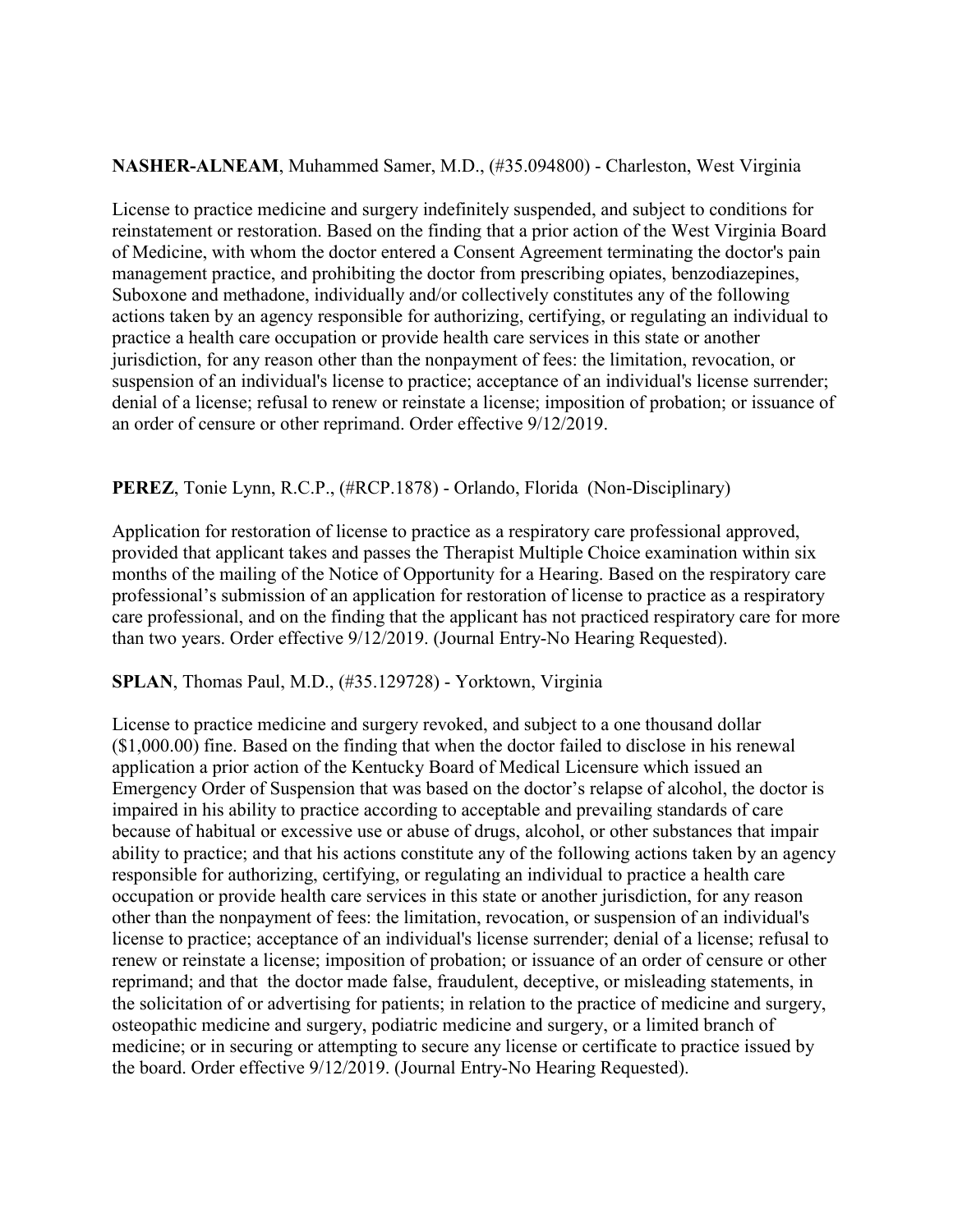## **SYED**, Mohsin Mazhar, M.D., (#35.070648) - Midland, Texas

License to practice medicine and surgery permanently revoked, and subject to an eighteen thousand dollar (\$18,000.00) fine. Based on the finding that when the doctor was convicted in the District Court of the 238th Judicial District in Midland County, Texas, to four counts of Sexual Assault, a second-degree felony, to which the doctor was sentenced to twelve years in prison, those acts individually and/or collectively constitute a plea of guilty to, a judicial finding of guilt of, or a judicial finding of eligibility for intervention in lieu of conviction for, a felony. Order effective 9/12/2019. (Journal Entry-No Hearing Requested).

**THORNBURG**, Rebecca A., R.C.P., (#RCP.6019) - Portland, Indiana (Non-Disciplinary)

Application for restoration of license to practice as a respiratory care professional approved, provided that applicant takes and passes the Therapist Multiple Choice examination within six months of the mailing of the Notice of Opportunity for a Hearing. Based on the respiratory care professional's submission of an application for restoration of license to practice as a respiratory care professional, and on the finding that the applicant has not practiced respiratory care for more than two years. Order effective 9/12/2019. (Journal Entry-No Hearing Requested).

**ZIZZO**, Steven, M.D., Applicant - Ontario, Canada (Non-Disciplinary)

Application for a certificate to practice telemedicine denied. Based on the doctor's submission of an application to practice telemedicine; and on the finding that the applicant has not provided evidence he has his principal place of practice in, and holds a current, unrestricted license to practice medicine and surgery or osteopathic medicine and surgery issued by, another state that requires license holders to complete at least fifty hours of continuing medical education every two years; and meet the same age, moral character, and educational requirements as nontelemedicine physician applicants. Order effective 9/12/2019.

## **CONSENT AGREEMENTS**

**DIZECHI**, Soaman, D.O., (#34.013085) - Columbus, Ohio

License to practice osteopathic medicine and surgery reprimanded and fined three thousand dollars (\$3,000.00); and subject to general probationary requirements. Based on the doctor's admission that when he accessed the medical record of a colleague for other than a permitted purpose, he violated a provision of a code of ethics of the American osteopathic association. Agreement effective 9/11/2019.

**FISHER**, Jeremy G., M.D., (#35.128754) - Bryan, Ohio

License to practice medicine and surgery suspended for a definite period of ninety days, fined seven thousand five hundred dollars (\$7,500.00), and subject to probationary terms, conditions, and limitations. Based on the doctor's admission that when the doctor wrote fraudulent prescriptions in another's name to obtain drugs for self-use, those actions constitute the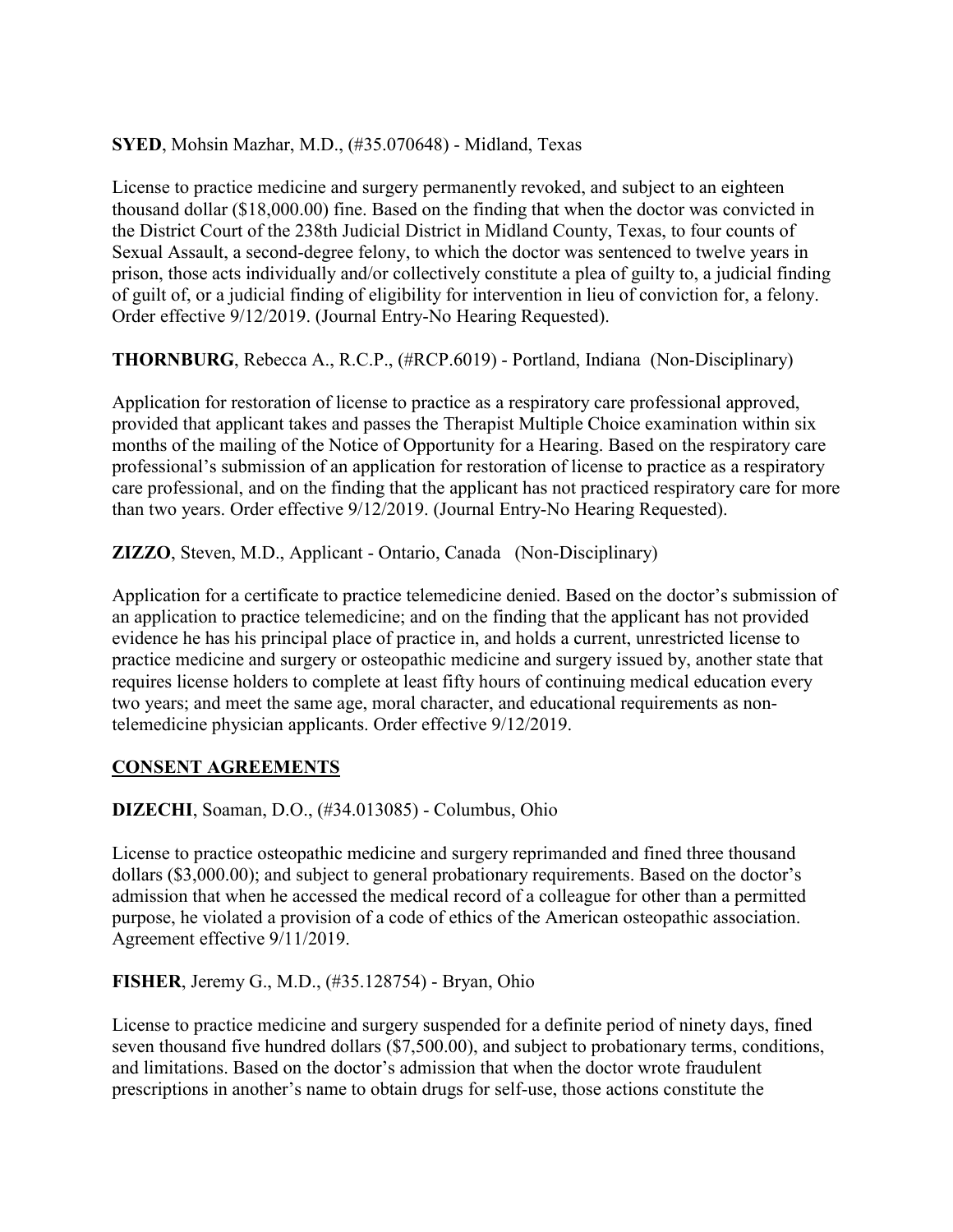commission of an act that constitutes a felony in this state, regardless of the jurisdiction in which the act was committed, to wit: Deception to Obtain a Dangerous Drug, or the Illegal Processing of Drug Documents. Agreement effective 9/11/2019.

## **GROTHAUS**, Matthew Christian, M.D., (#35.087589) - Hicksville, Ohio

License to practice medicine and surgery reprimanded, and subject to a four thousand five hundred dollar (\$4,500.00) fine, and probationary terms and conditions. Based on the doctor's admission that when the Medical Licensing Board of Indiana issued a 10/15/2018 Final Order, that placed the doctor's license on indefinite probation, but not less than ninety days, that action constitutes any of the following actions taken by an agency responsible for authorizing, certifying, or regulating an individual to practice a health care occupation or provide health care services in this state or another jurisdiction, for any reason other than the nonpayment of fees: the limitation, revocation, or suspension of an individual's license to practice; acceptance of an individual's license surrender; denial of a license; refusal to renew or reinstate a license; imposition of probation; or issuance of an order of censure or other reprimand. Agreement effective 9/11/2019.

# **VOLUNTARY PERMANENT SURRENDERS, RETIREMENTS, REVOCATIONS, WITHDRAWALS**

**JENKINS**, Oliver H., M.D., (#35.078360) - Toledo, Ohio

Permanent surrender and revocation of license to practice medicine and surgery authorized by doctor in lieu of formal disciplinary proceedings pursuant to Section 4731.22(B)(34), Ohio Revised Code. Agreement effective 9/12/2019.

# **PROBATIONARY REQUESTS AND MODIFICATIONS**

**ADAM**, Stewart I., III, M.D. (#35.124493) - Dayton, Ohio

Doctor's request for approval of monitoring physician, granted by vote of the Board on 9/11/2019. Determination of frequency of chart review established at 10 charts per week.

**AMORN**, Allen M., M.D., (#35.124017) - Mason, Ohio

Doctor's request for approval of treating psychiatrist and psychologist, granted by vote of the Board on 9/11/2019.

**MA**, Muyuan, M.D. (#35.130288) - Cleveland, Ohio

Doctor's request for approval of monitoring physician, granted by vote of the Board on 9/11/2019. Determination of frequency of chart review established at 10 charts per week.

**MASON**, Richard Ray, D.O. (#34.007364) - Powell, Ohio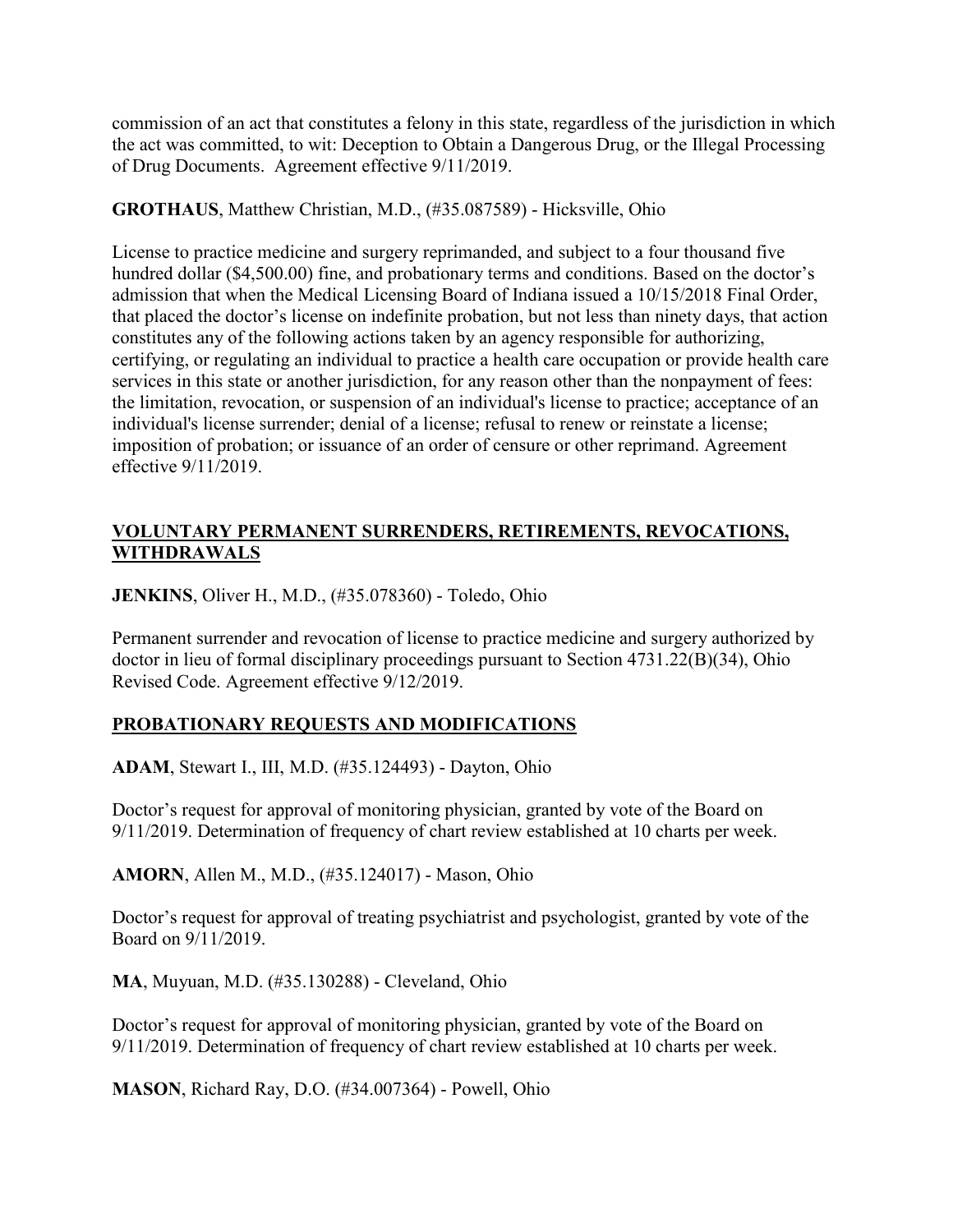Doctor's request for approval to discontinue the drug log requirement, granted by vote of the Board on 9/11/2019.

**SCHWARTZ**, Paul J., M.D. (#35.050898) - West Chester, Ohio

Doctor's request for approval of personal and professional ethics courses, granted by vote of the Board on 9/11/2019.

**SMITH**, Randy M., D.O. (#34.013221) - Miamisburg, Ohio

Doctor's request for approval of ethics course, granted by vote of the Board on 9/11/2019.

**VERCHIO**, Melissa L., M.D. (#35.124228) - Ontario, Ohio

Doctor's request for approval of monitoring physician, granted by vote of the Board on 9/11/2019. Determination of frequency of chart review established at 10 charts per week.

**WELDEN**, Scott R., M.D. (#35.137180) – Covington, Kentucky

Doctor's request for approval of psychiatrist to conduct psychiatric assessment, granted by vote of the Board on 9/11/2019.

**WINKLER**, Aubrey D., P.A. (#50.004611RX) - Cleveland, Ohio

Physician assistant's request for approval to discontinue the chart review requirement, granted by vote of the Board on 9/11/2019.

**YOKIEL**, Jerome B., M.D. (#35.059140) - Solon, Ohio

Doctor's request for approval of a reduction in personal appearances from every three months to every six months; and approval of a reduction in drug and alcohol rehabilitation meetings from three per week to two per week with a minimum of ten per month, granted by vote of the Board on 9/11/2019.

#### **PROBATION TERMINATED**

**ADAMS**, Stephanie N., M.T. (#33.018238) - Lima, Ohio

Massage therapist's request for release from the terms of the March 9, 2016 Consent Agreement, granted by vote of the Board on 9/11/2019. Release effective 9/12/2019.

**GINEMAN**, Danica, M.T. (#33.019940) - Swanton, Ohio

Massage therapist's request for release from the terms of the March 8, 2017 Consent Agreement, granted by vote of the Board on 9/11/2019. Release effective immediately.